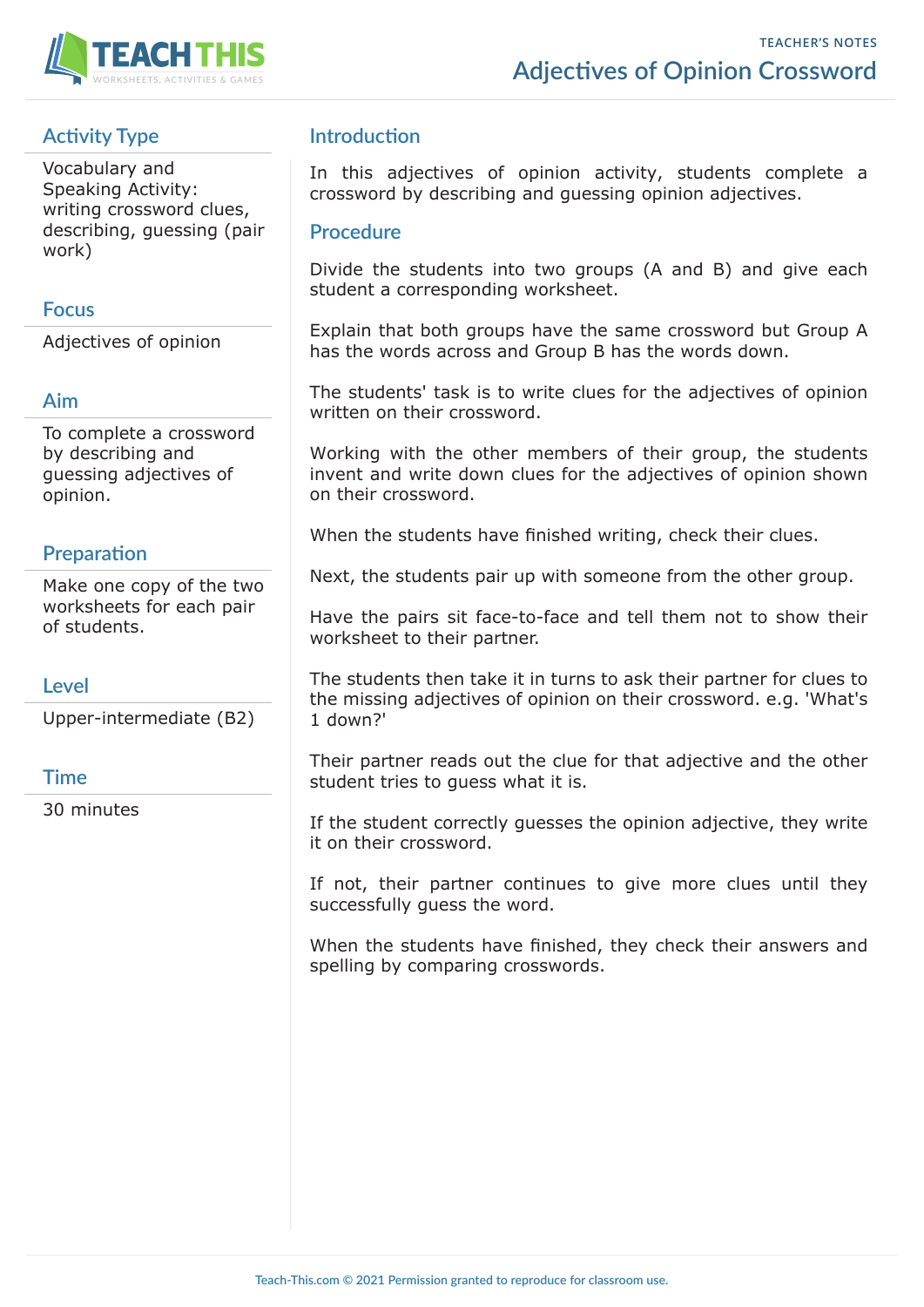

## **ADJECTIVES OF OPINION Adjectives of Opinion Crossword**

#### **Student A**



#### **A. Write clues for the adjectives of opinion across.**

**B. Now, ask your partner for clues to the missing opinion adjectives and complete the crossword. e.g. 'What's 1 down?'**